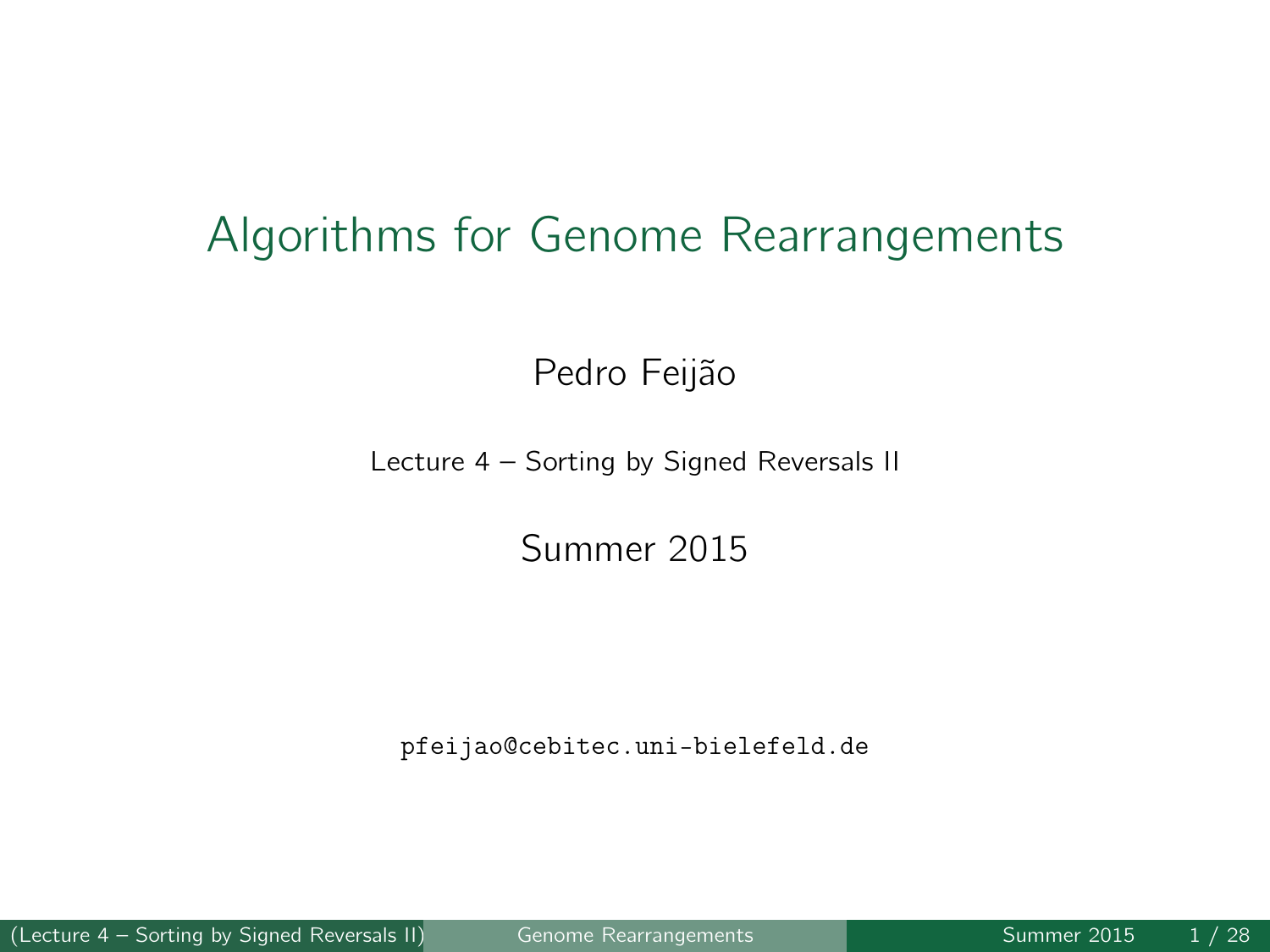## Quick Recap

BP Graph, **oriented** and **unoriented** components:

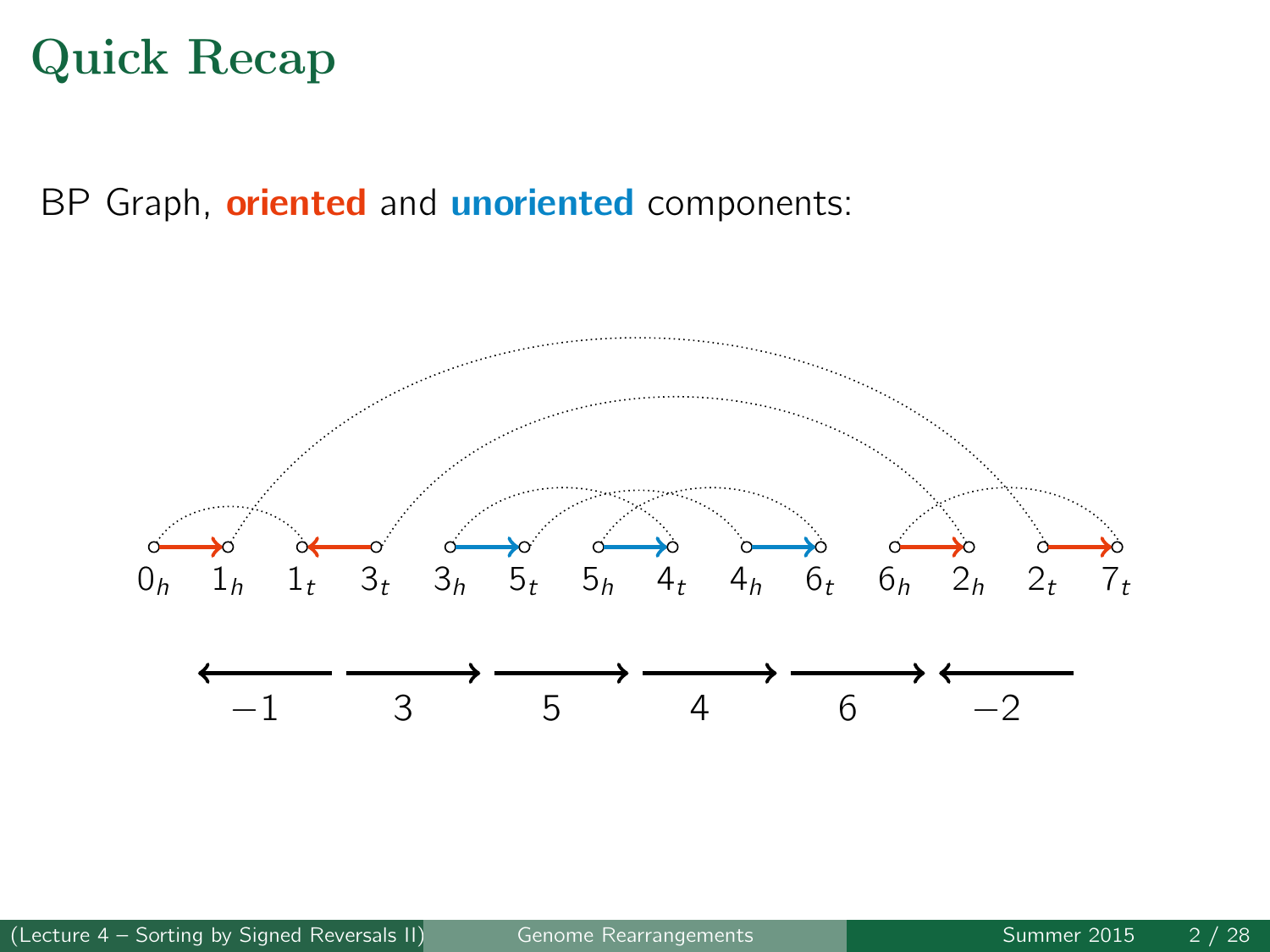## Quick Recap

- Sorting is equivalent of increasing  $#$  of cycles in BP graph
	- In oriented (good) components at least 1 oriented edge this is always possible (safe reversals).
	- In unoriented (bad) components, we will need extra operations.
- If there are only oriented components in the BP graph:

$$
d=N-C
$$

If there are also unoriented components:

$$
d=N-C+k,
$$

where  $k$  is the minimum cost of these extra operations.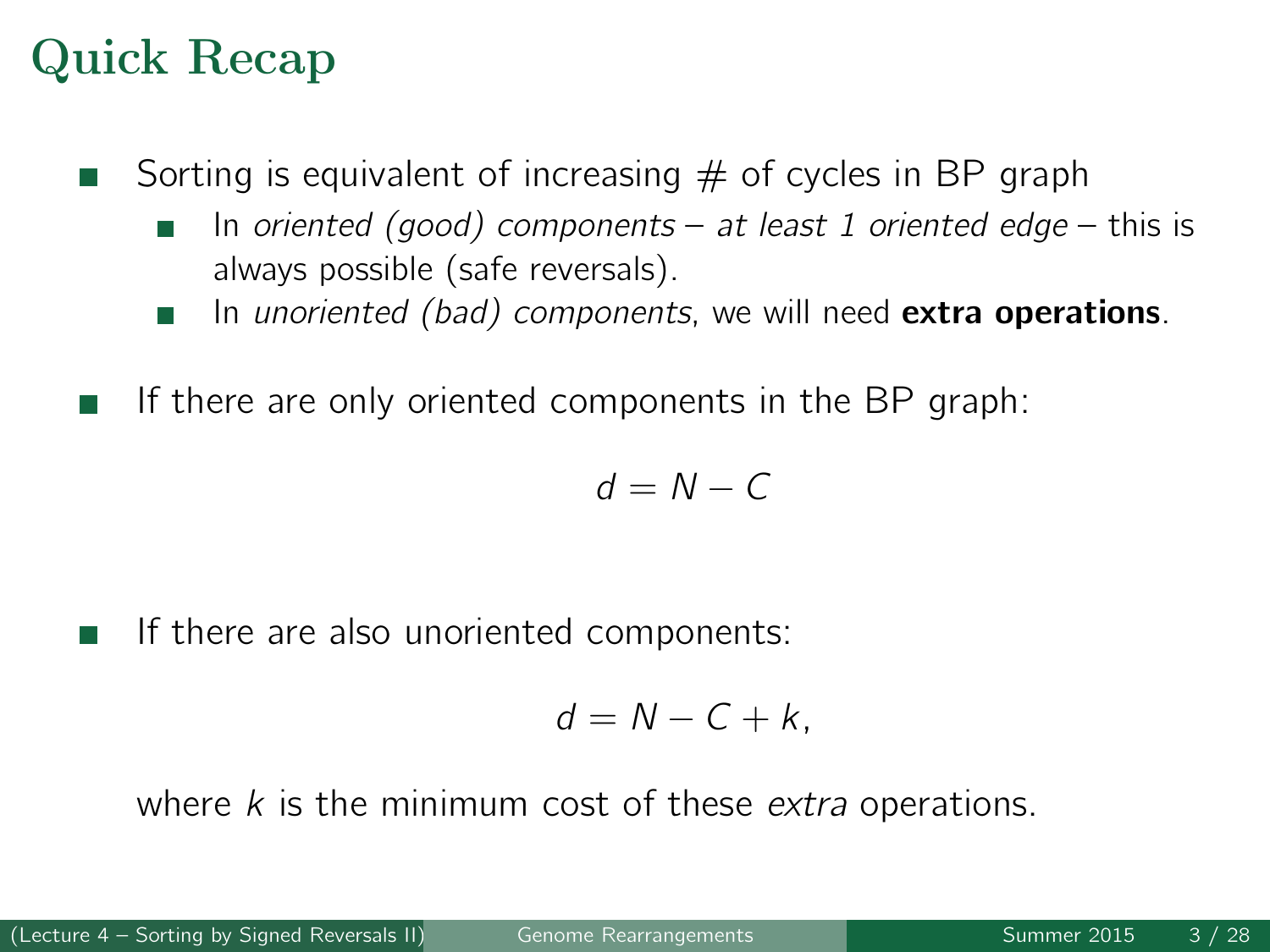## Overlap Graph  $O(\pi)$

- Each vertex in  $O(\pi)$  corresponds to a gray edge in  $BP(\pi)$ .
	- Oriented edges  $\rightarrow$  Black vertices (odd degree).
	- Unoriented edges  $\rightarrow$  White vertices (even degree). ш
- If two edges in  $BP(\pi)$  overlap, there is an edge in  $O(\pi)$  between the corresponding vertices.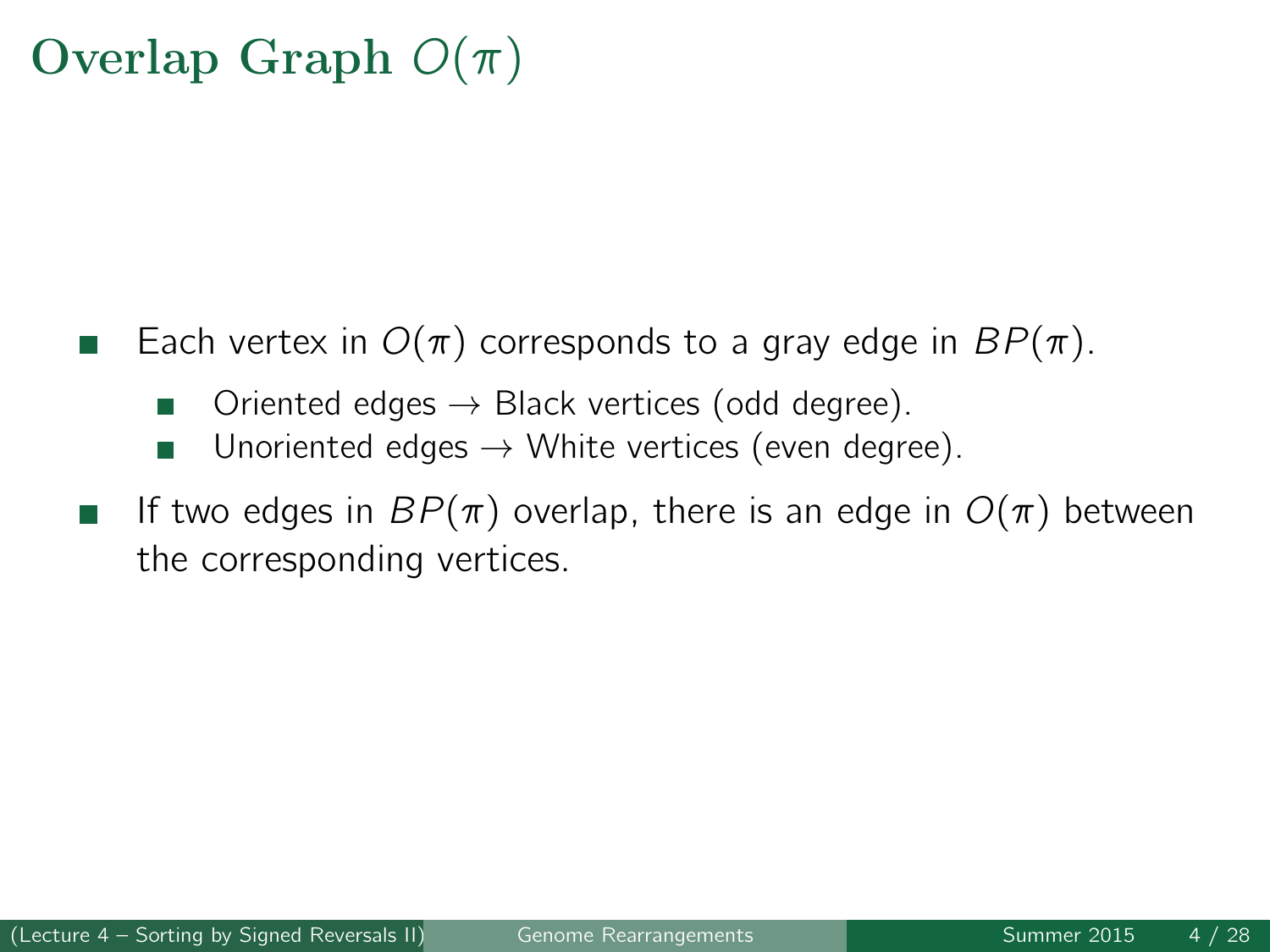# Overlap Graph  $O(\pi)$



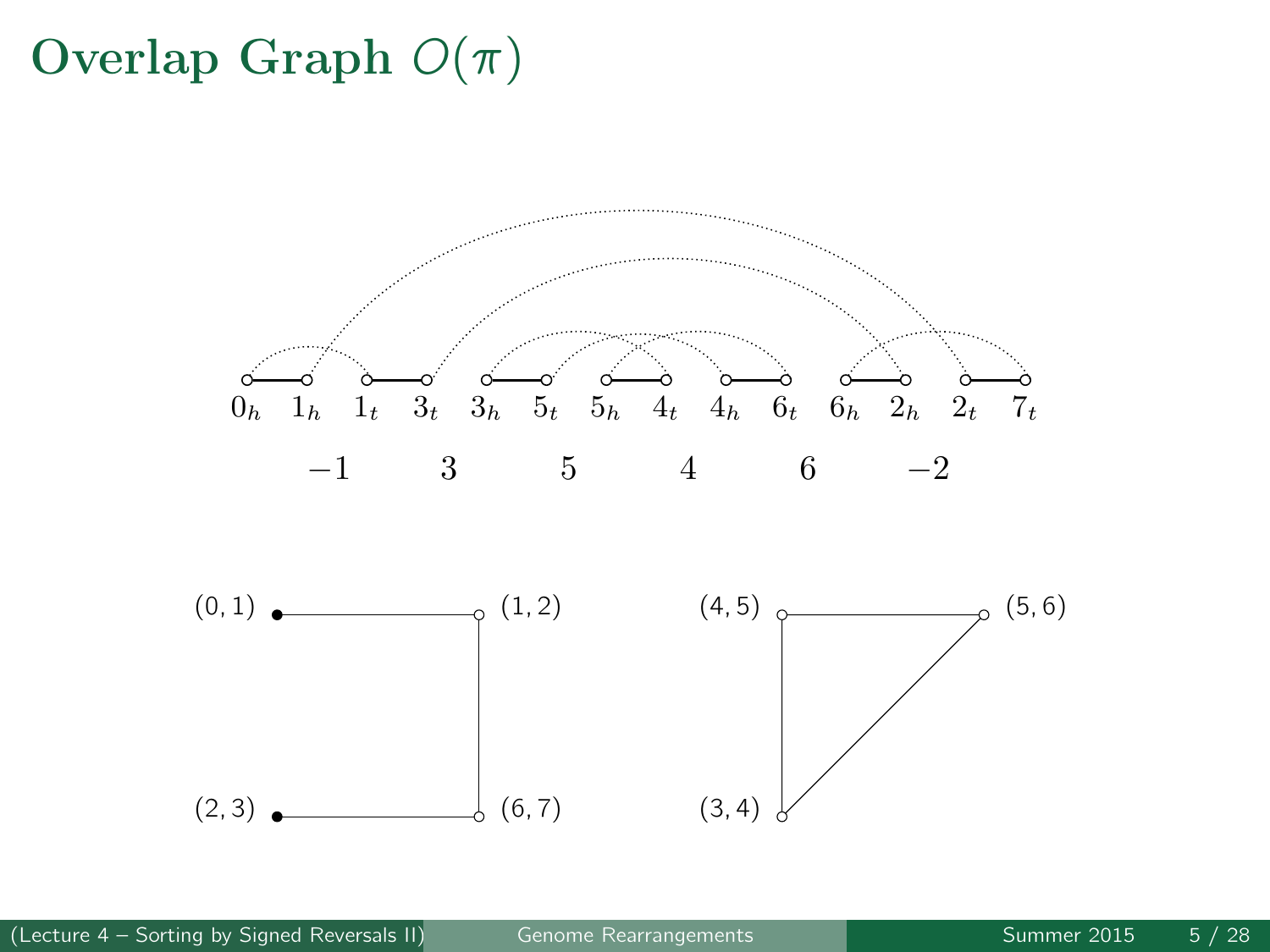## Effect of Reversal in the Overlap Graph

- **1** The subgraph induced by  $v$  and its neighbours is **complemented**.
- 2 All neighbours of  $v$  have their orientation inverted.



The **score** of a reversal induced by  $v$  is

$$
s(v) = T + U - O - 1
$$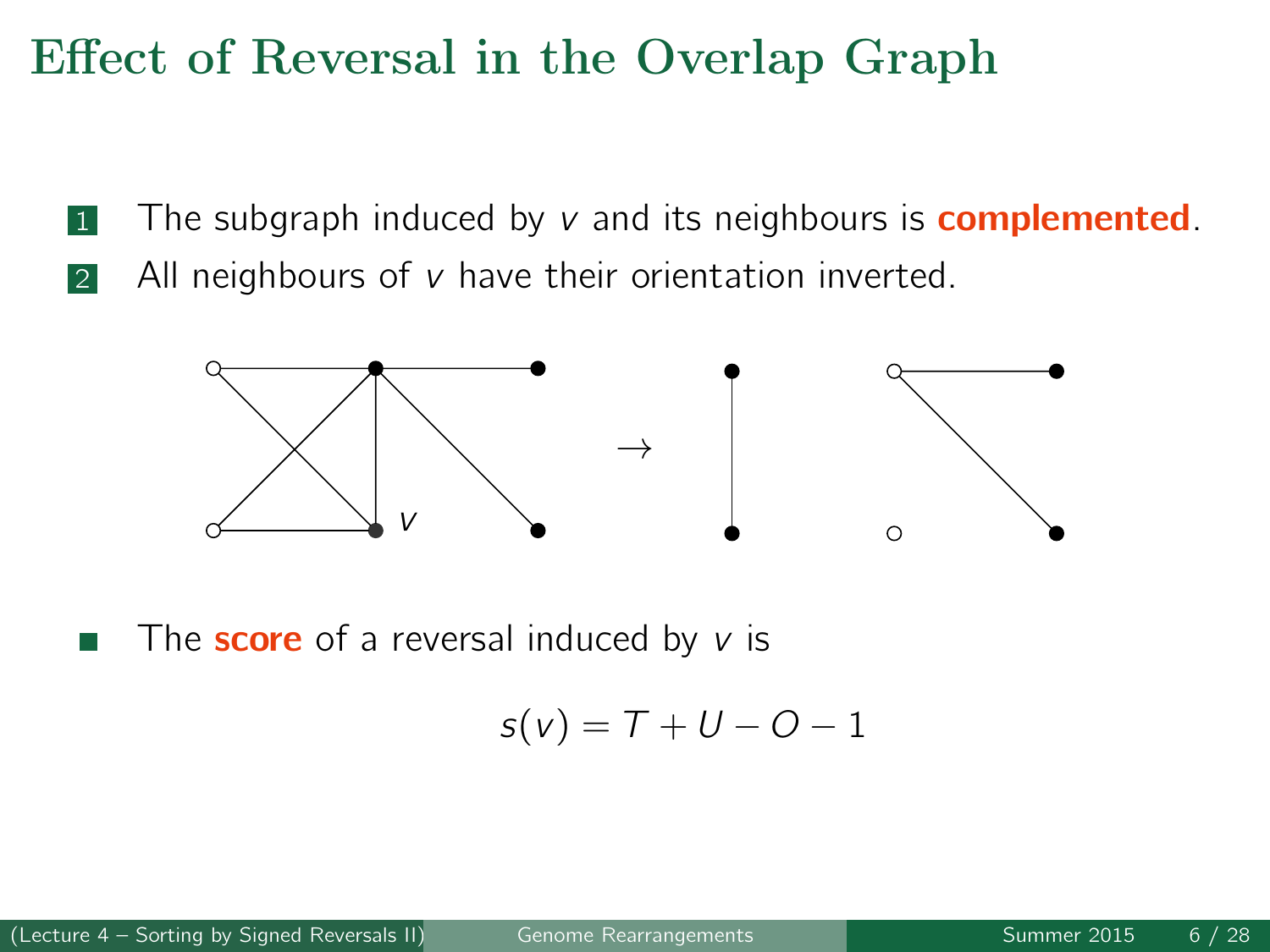## Sorting Unoriented Components

- Let' s analyse the effect that reversals have on cycles of  $BP(\pi)$ .
- Reversals change  $\#$  of cycles by  $-1$ , 0, or  $+1$ .
- What happens exactly when we apply a reversal **defined** by two black edges?



java InversionVisualisation L2/recap1.txt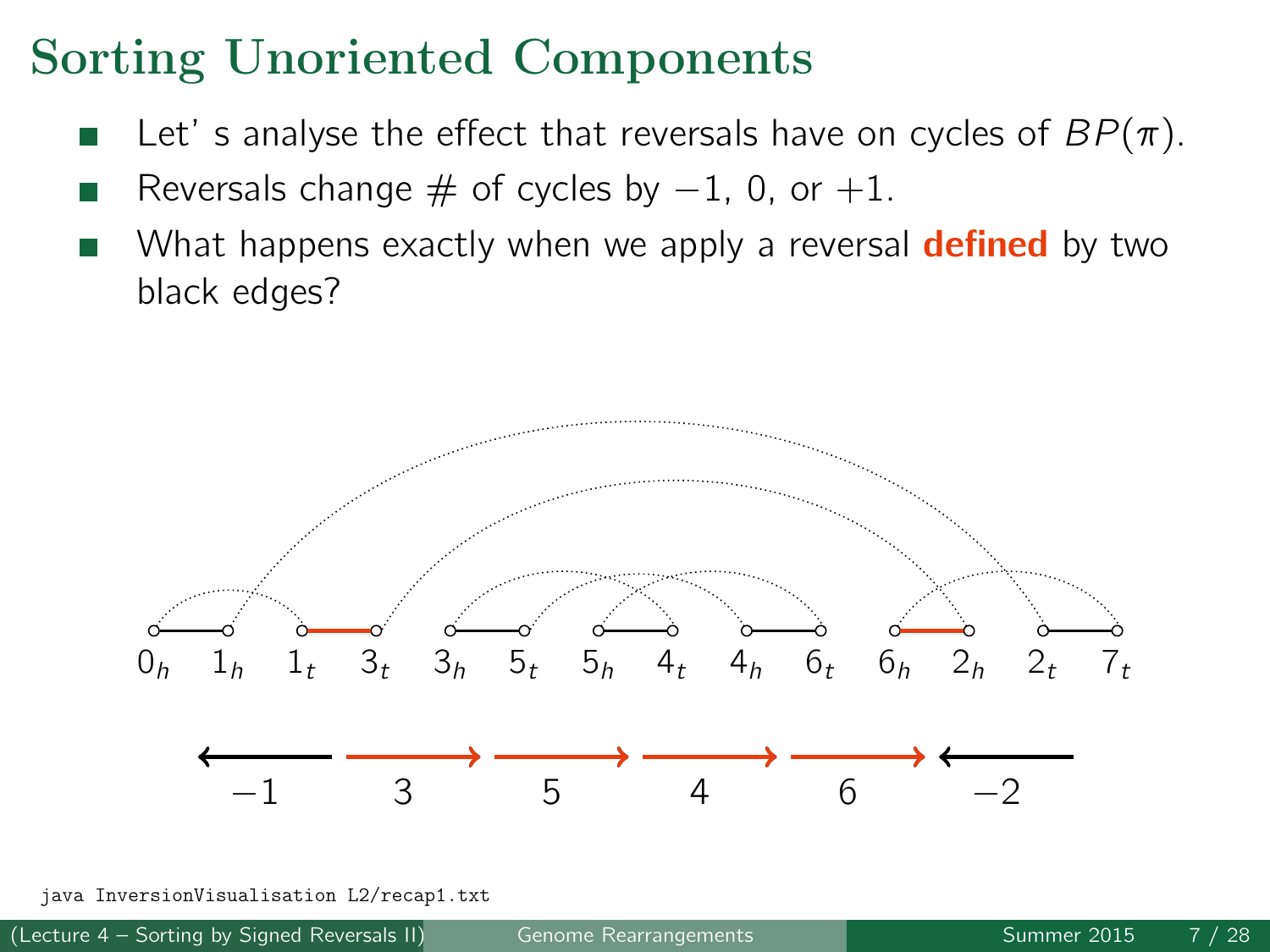#### Reversals and effect on cycles

#### **1** Edges are on the **same cycle**:

- **Type I:** Divergent edges: breaks the cycle.  $\Delta C = +1$ .
- **Type II:** Convergent edges:  $\Delta C = 0$ , may change cycle orientation.
- 2 Edges on different cycles:
	- **Type III:** Merges the two cycles.  $\Delta C = -1$ .  $\overline{\phantom{a}}$

So far, we only used Type I operations, to sort oriented components.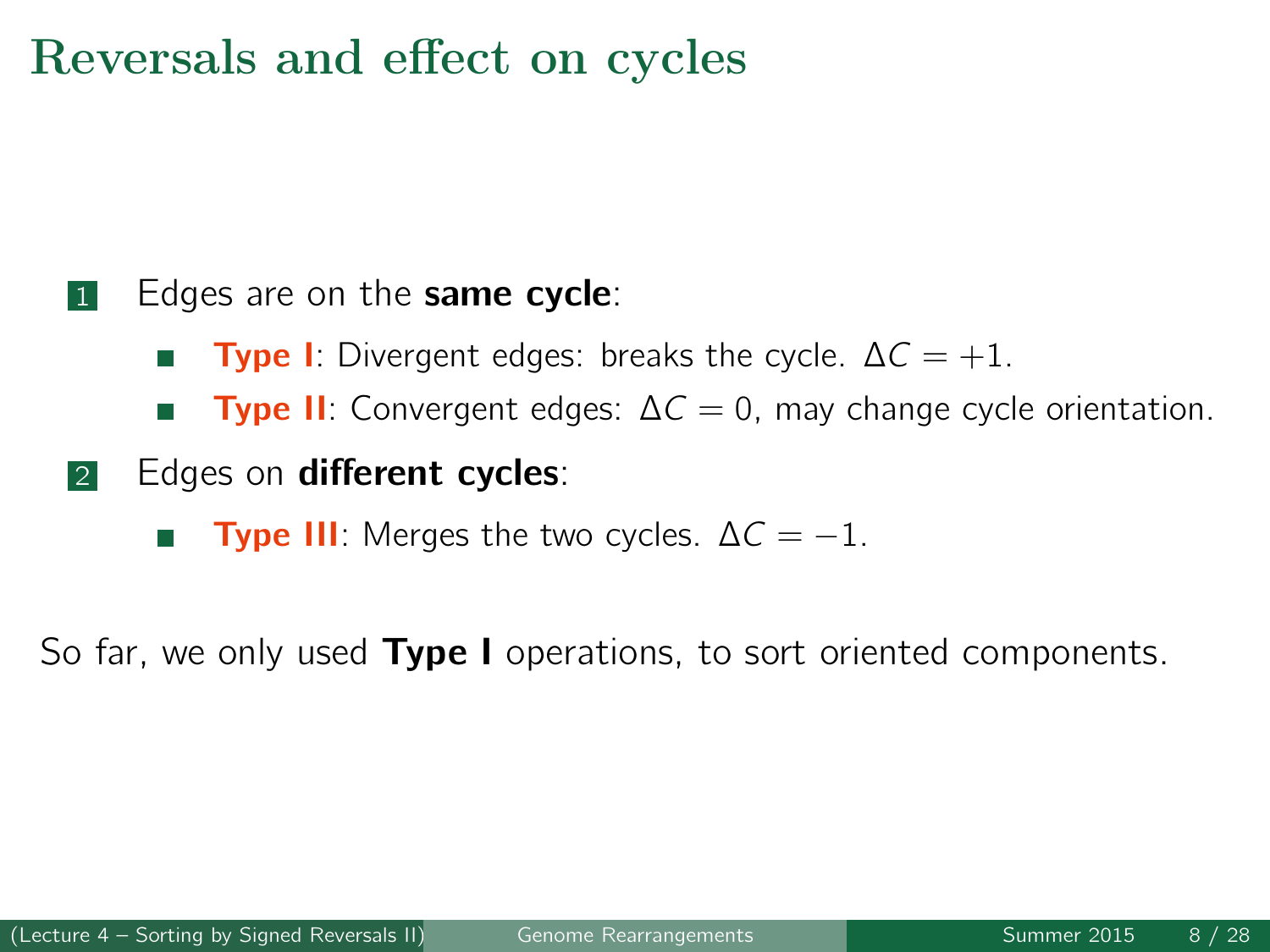## Type I - Same Cycle, divergent

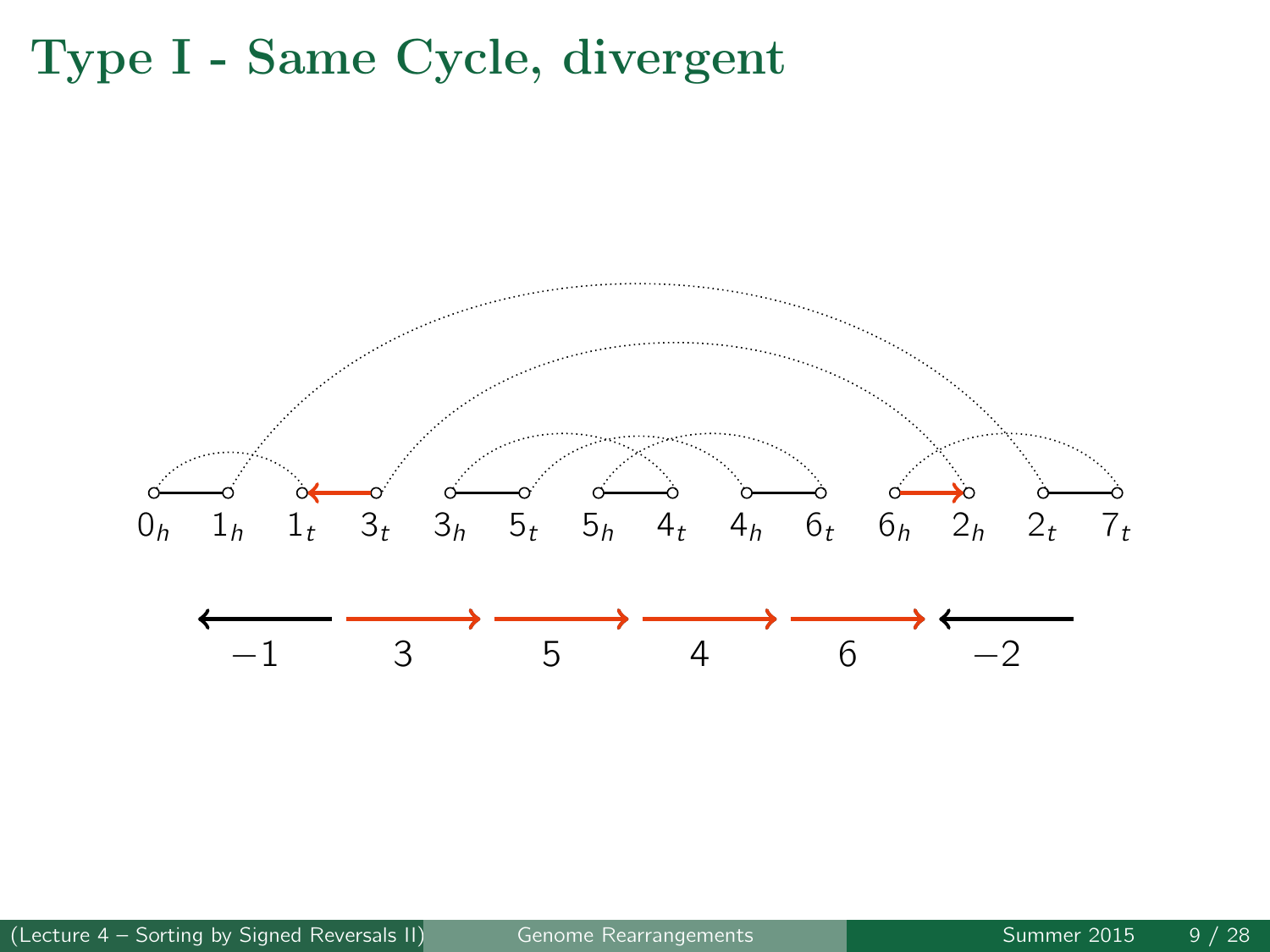## Type I - Same Cycle, divergent



This reversal increases the number of cycles by one,  $\Delta C = +1$ .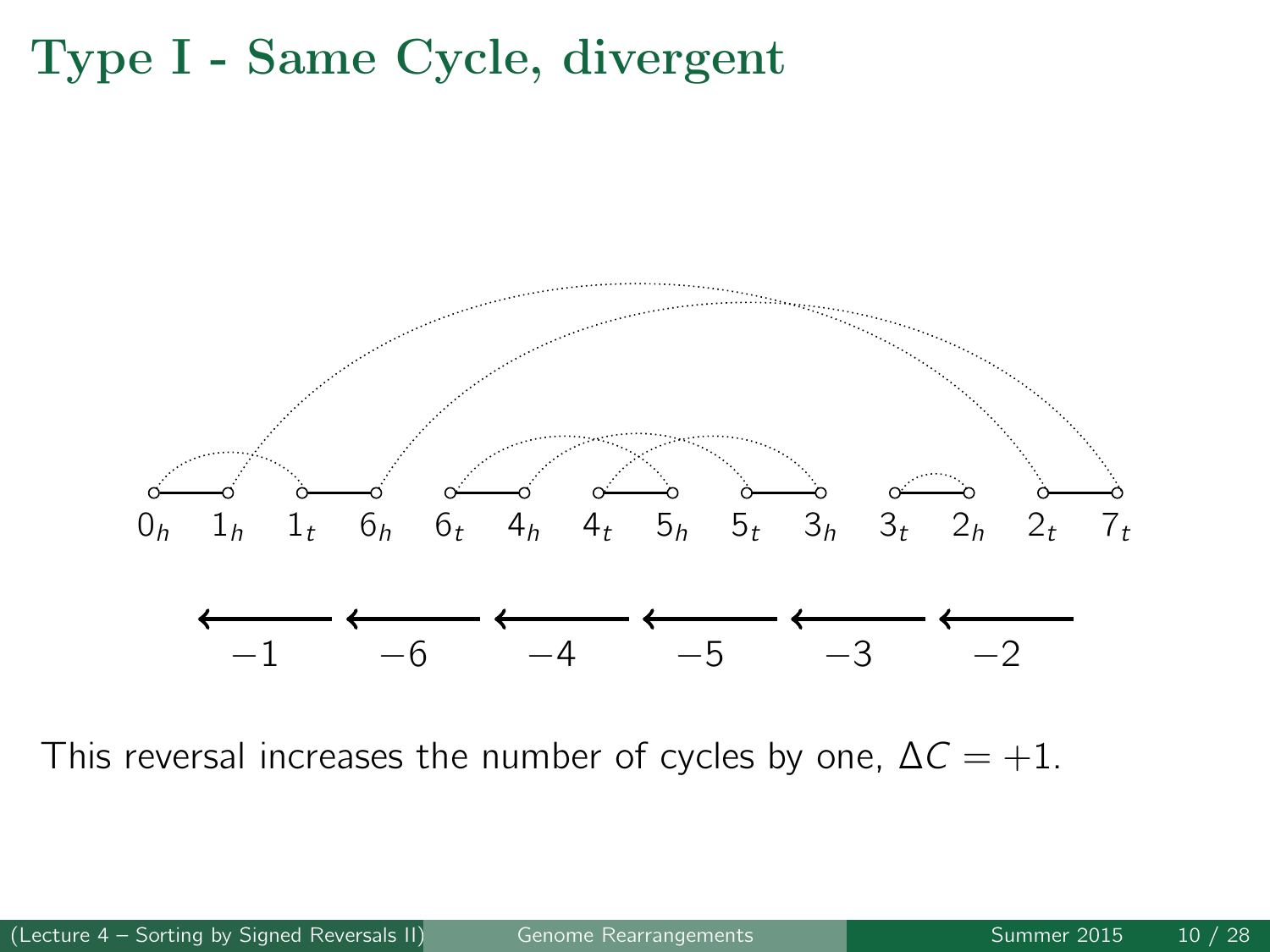#### Type II - Same Cycle, convergent

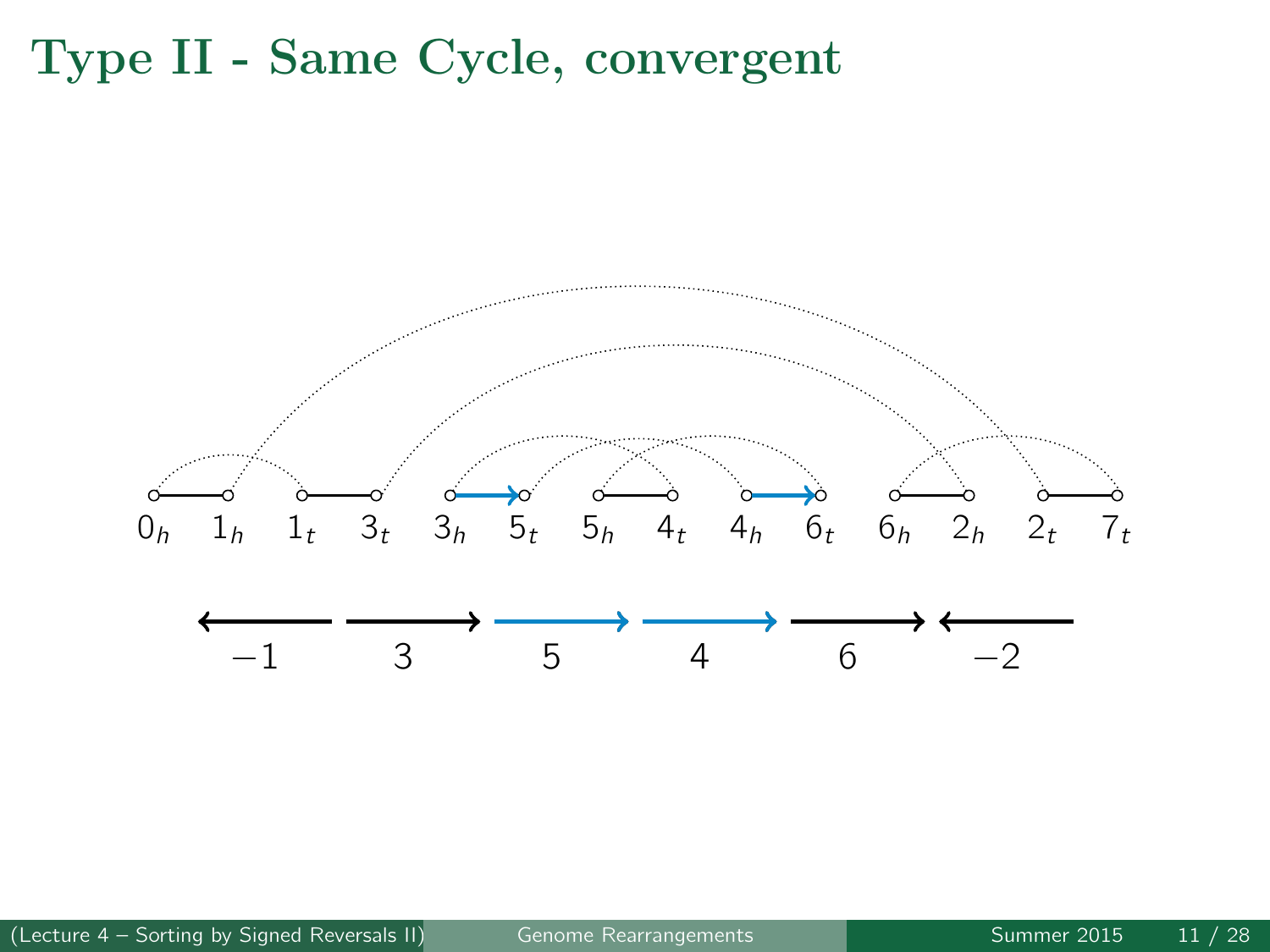## Type II - Same Cycle, convergent



Does not change number of cycles ( $\Delta C = 0$ ), but the cycle is **oriented**.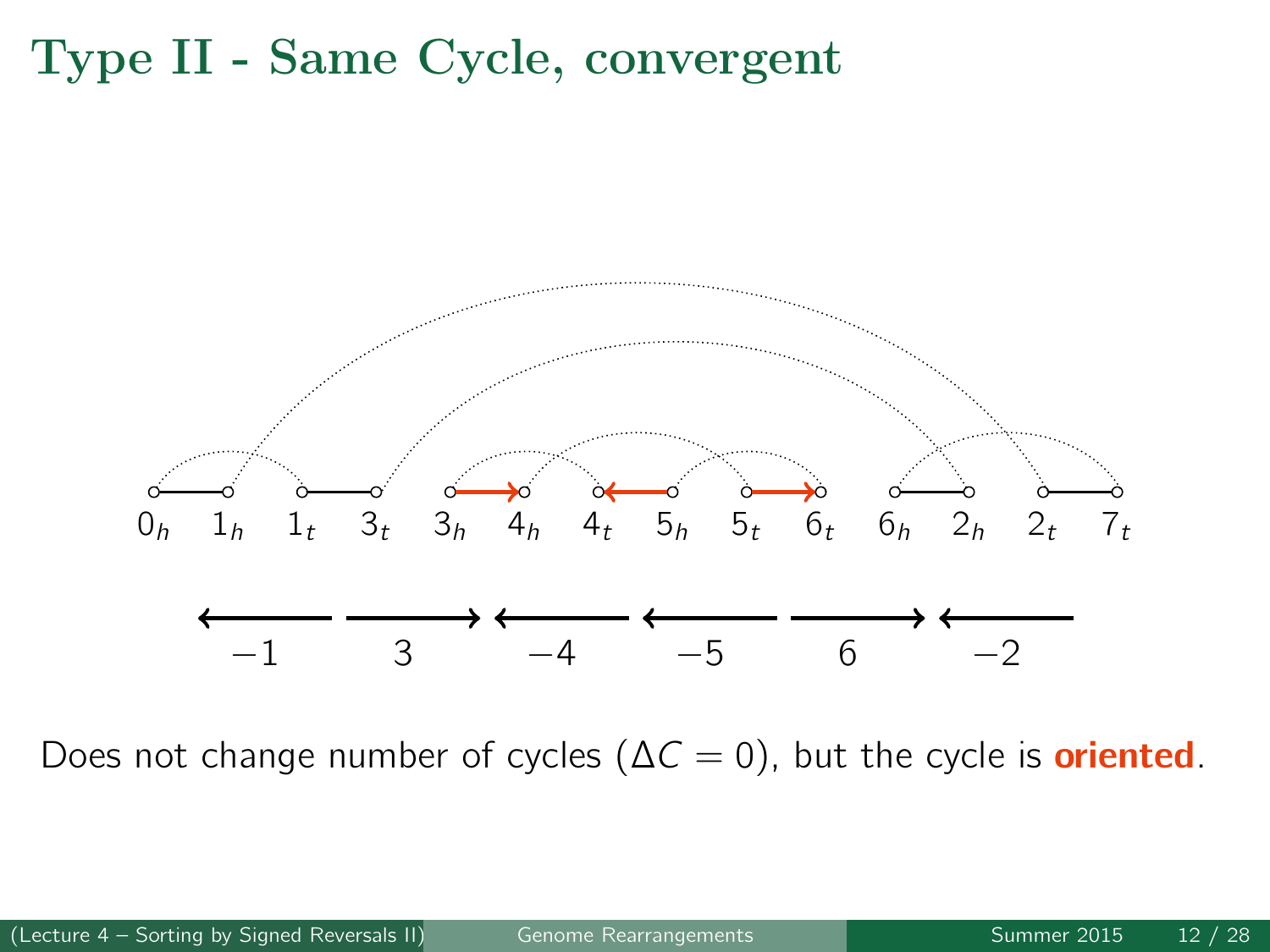## Type III - Different Cycles



(Lecture 4 – Sorting by Signed Reversals II) [Genome Rearrangements](#page-0-0) Summer 2015 13 / 28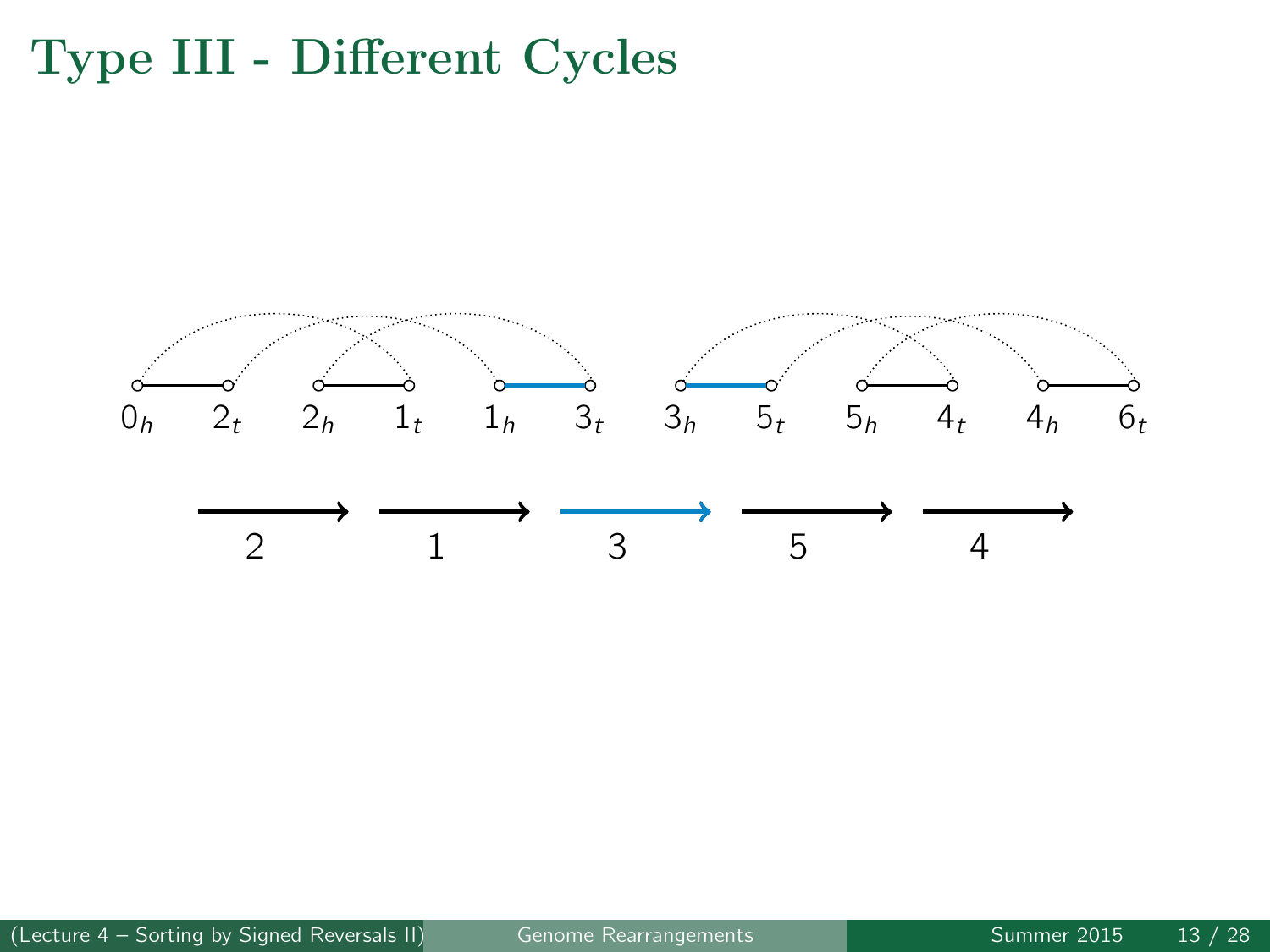## Type III - Different Cycles



Merges the two cycles, decreasing the number of cycles by one  $(\Delta C = -1)$ , but the new cycle is **oriented**.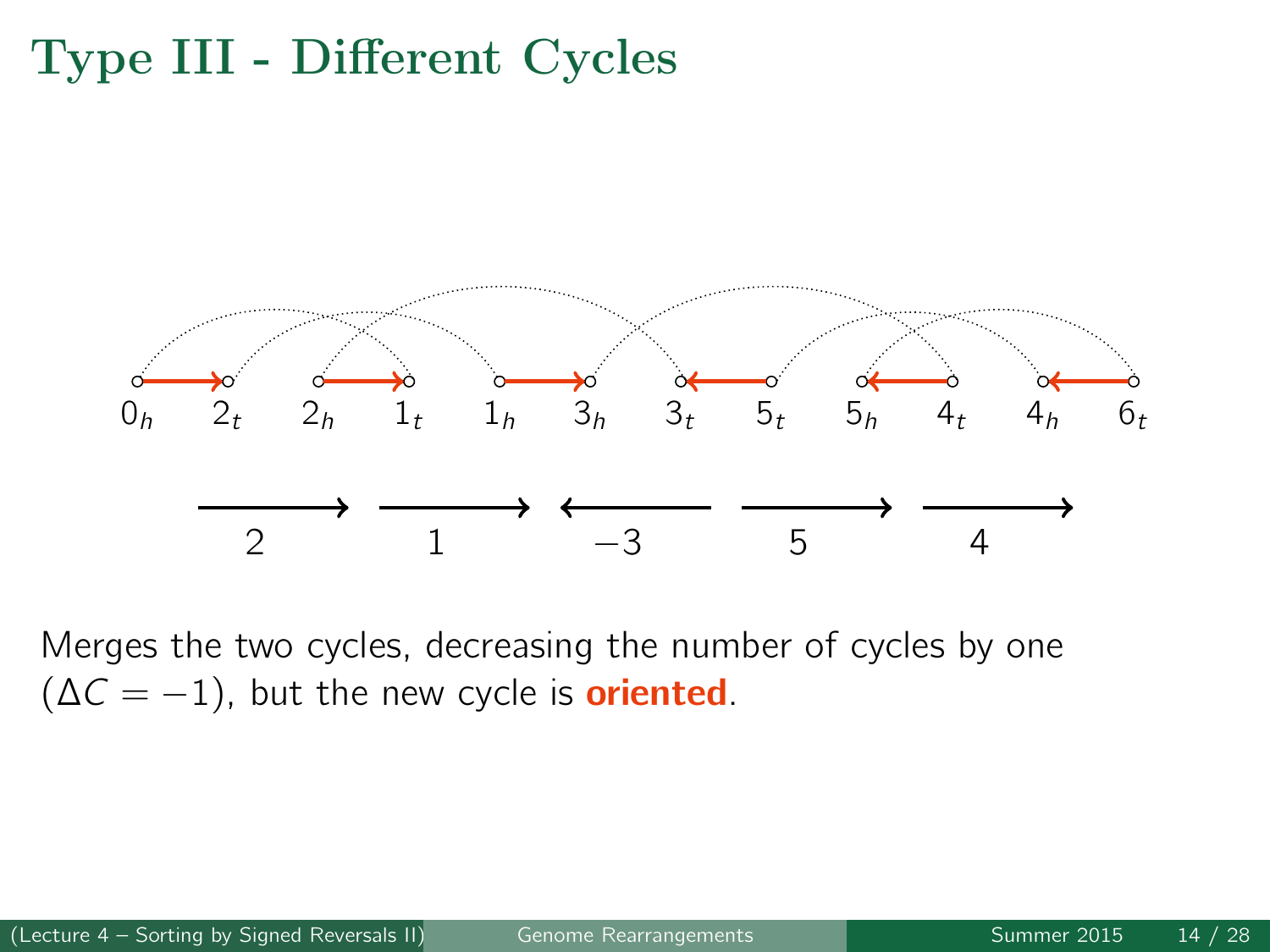#### Extra Operations

How many extra operations do we need to sort unoriented components?



java InversionVisualisation L2/2unoriented.txt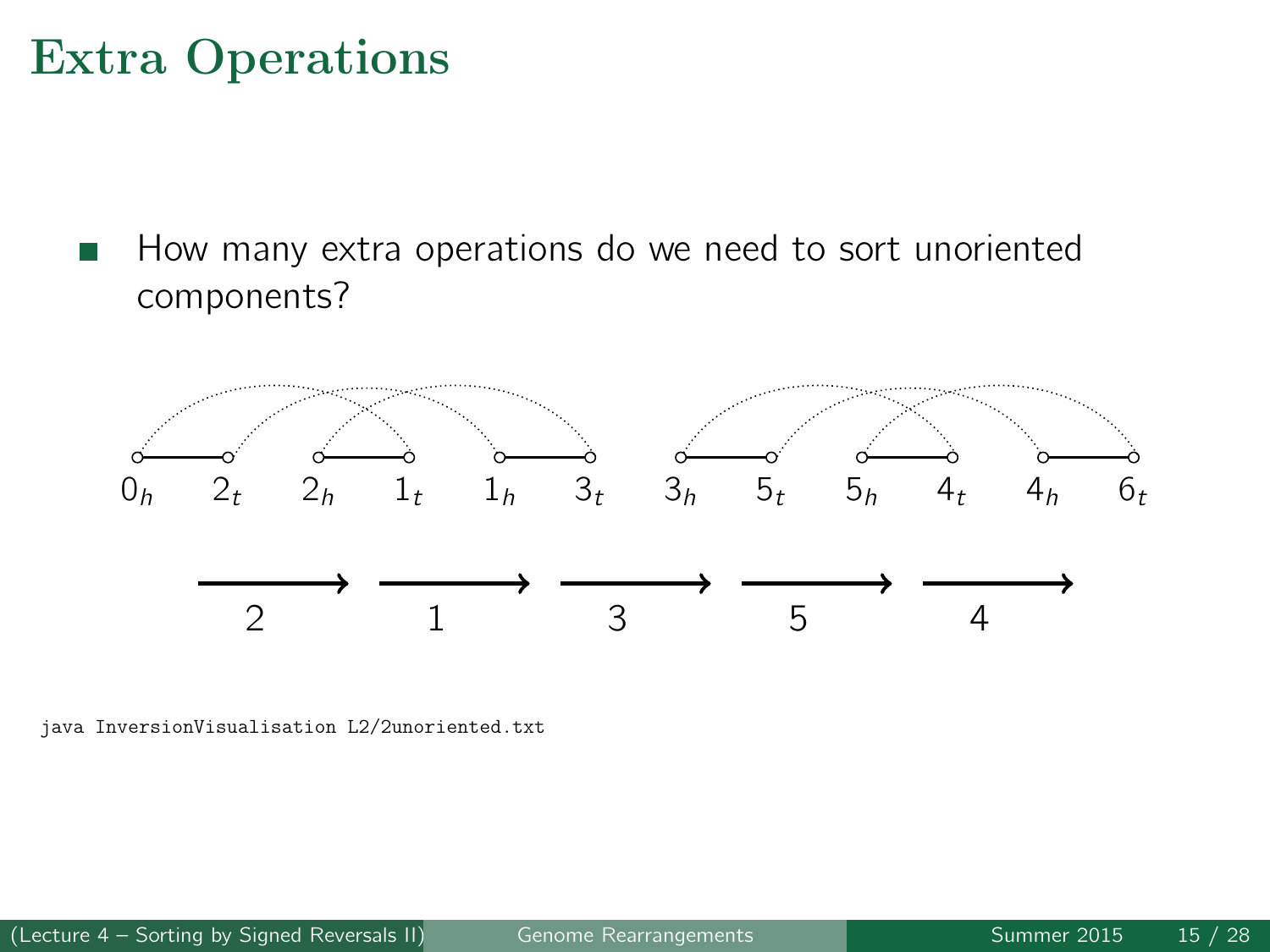#### Extra Operations

Applying one reversal in each cycle, orients both cycles, with 2 extra operations:

$$
d = N - C + 2
$$

Applying one reversal merging both cycles, creates one new П **oriented** cycle. Only one operation, but also one less cycle:

$$
d = N - (C - 1) + 1 = N - C + 2
$$

In both cases, 2 extra operations. Does this mean that

$$
d = N - C + K
$$

where K is the number of unoriented components? **Almost...**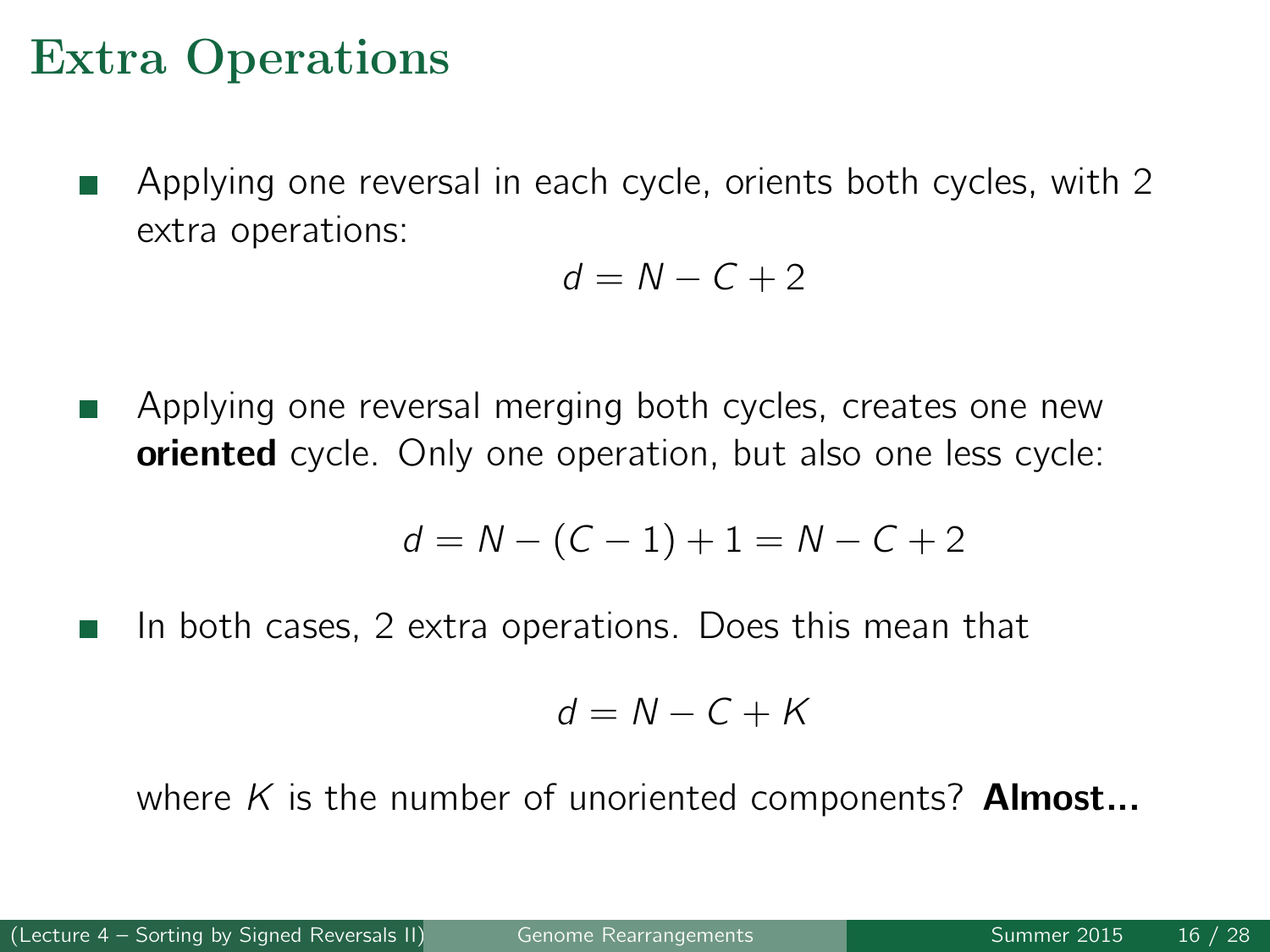#### **Definitions**

A Component  $U$  separates two other components  $A$  and  $B$  if any edge from a vertex from A to B would cross an edge of U.



U separates A and B. (Also A and C).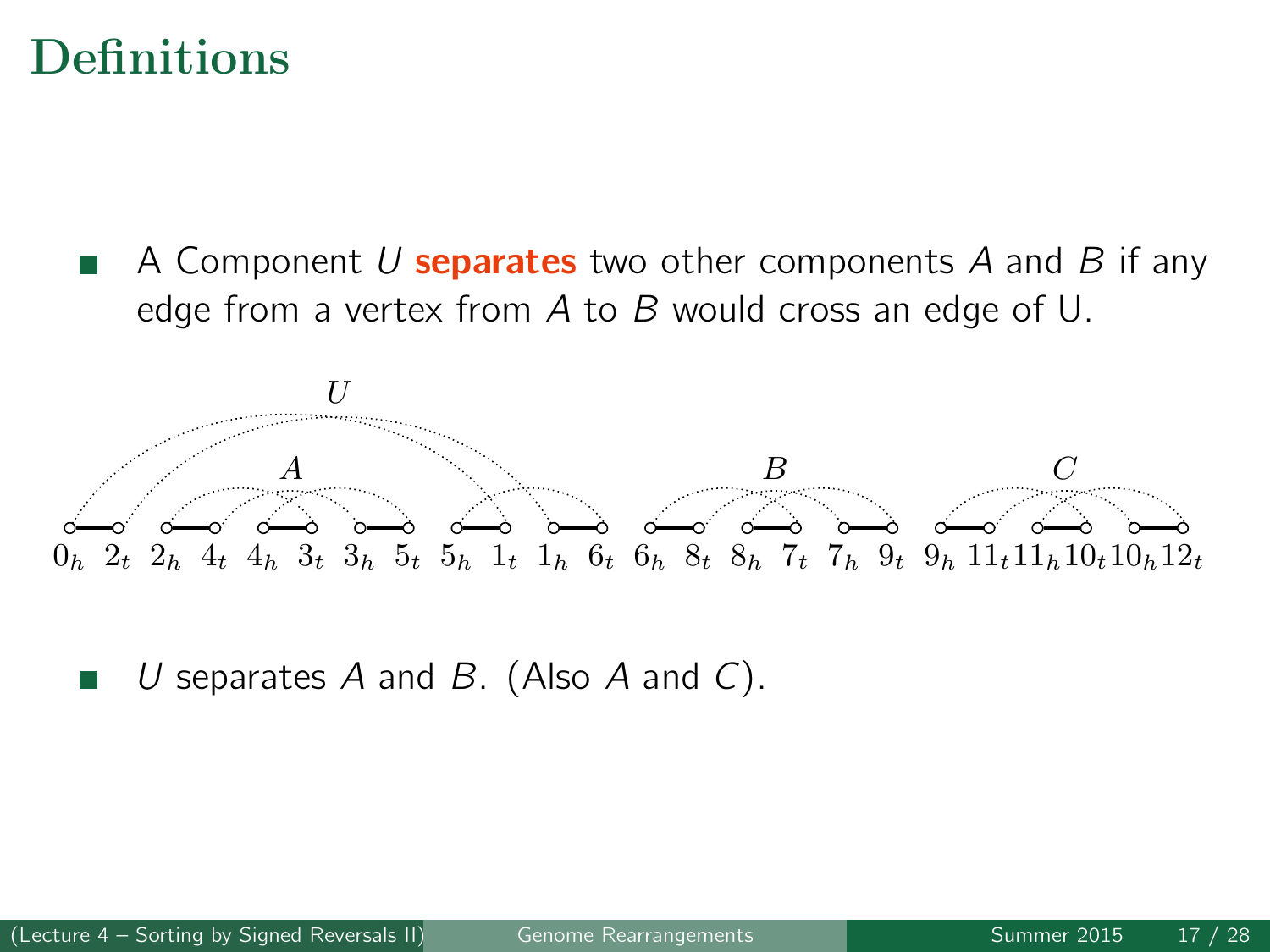#### **Definitions**

A **hurdle** is an unoriented component that does **not** separate other  $\Box$ two unoriented components.



A, B and C are hurdles.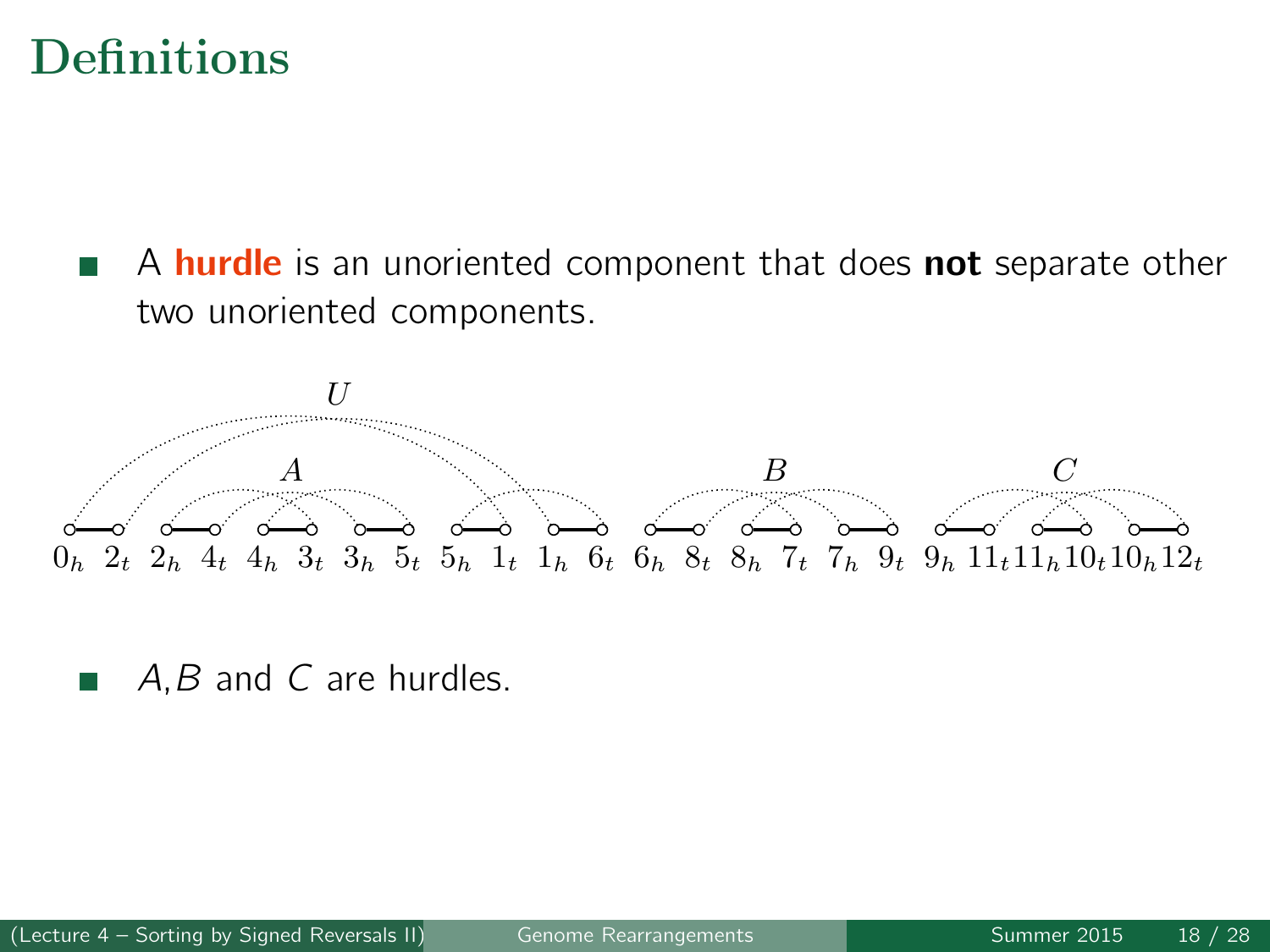#### **Definitions**

A **super-hurdle** is a hurdle that, when removed, causes the  $\Box$ creation of a new hurdle.



A is a super-hurdle. B and C are called *simple* hurdles.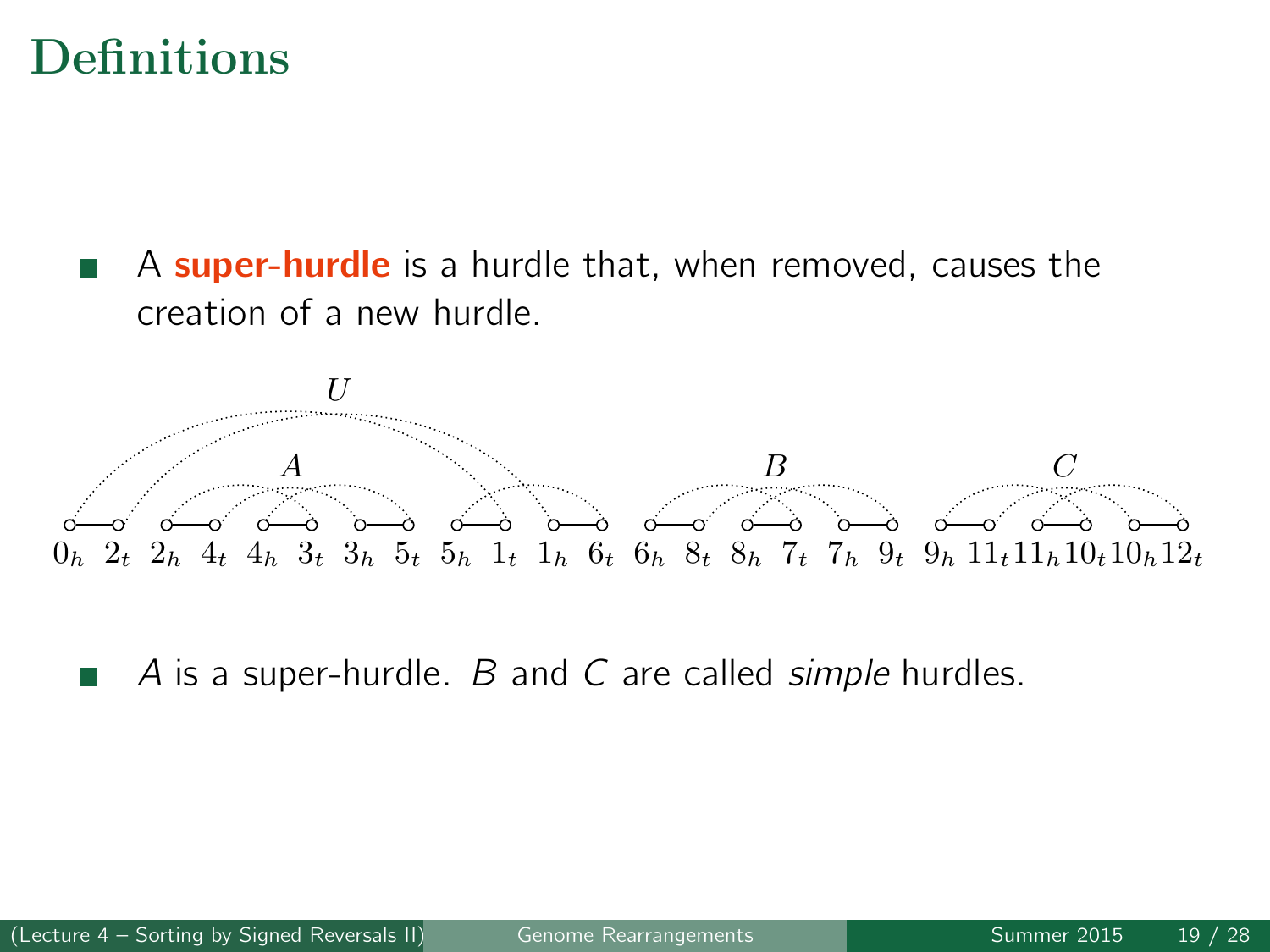Why are these definitions important? Because except for one very **I** rare special case, we have

$$
d = N - C + H
$$

where H is the number of hurdles.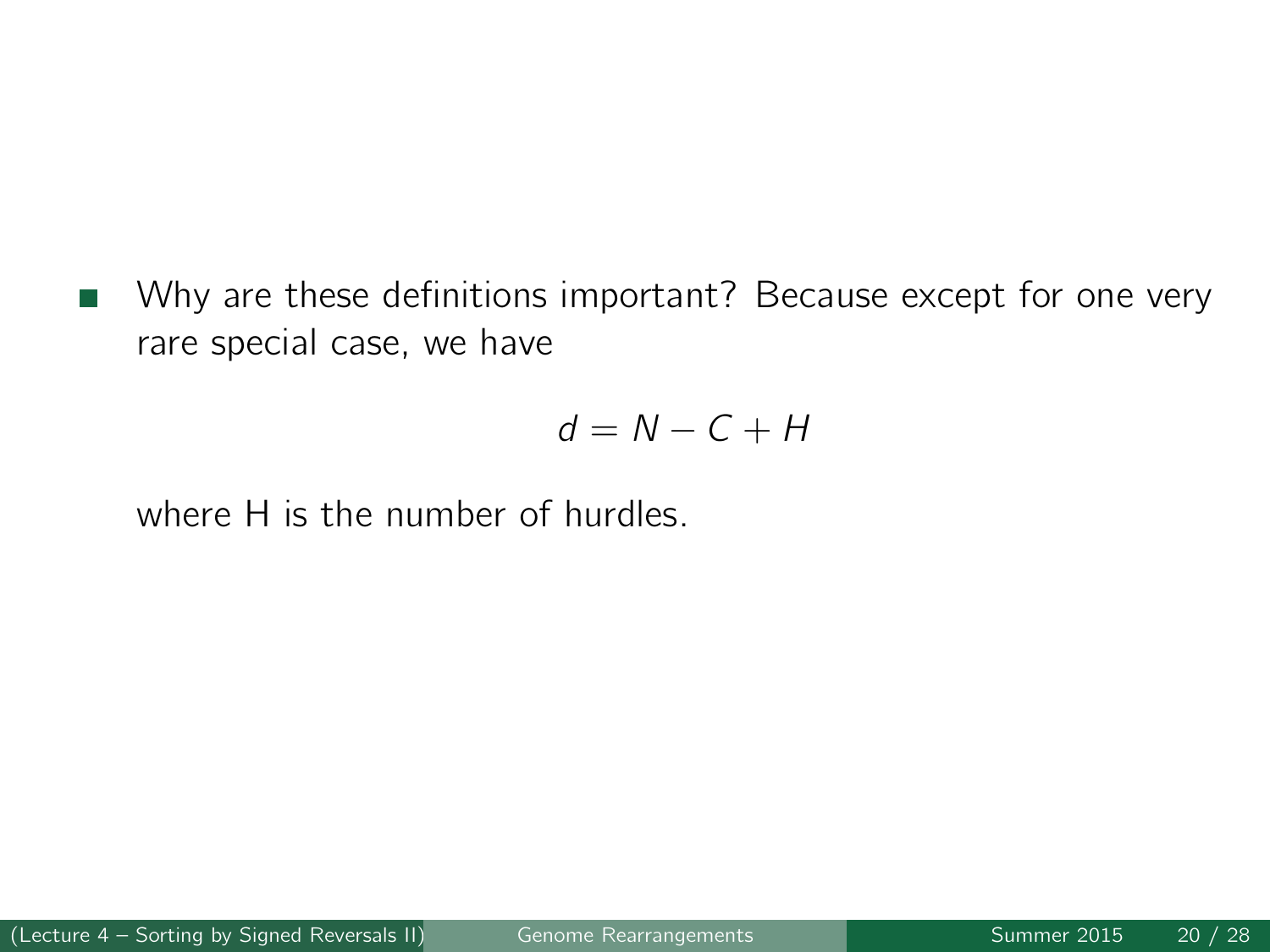#### BP Graph – Component Types

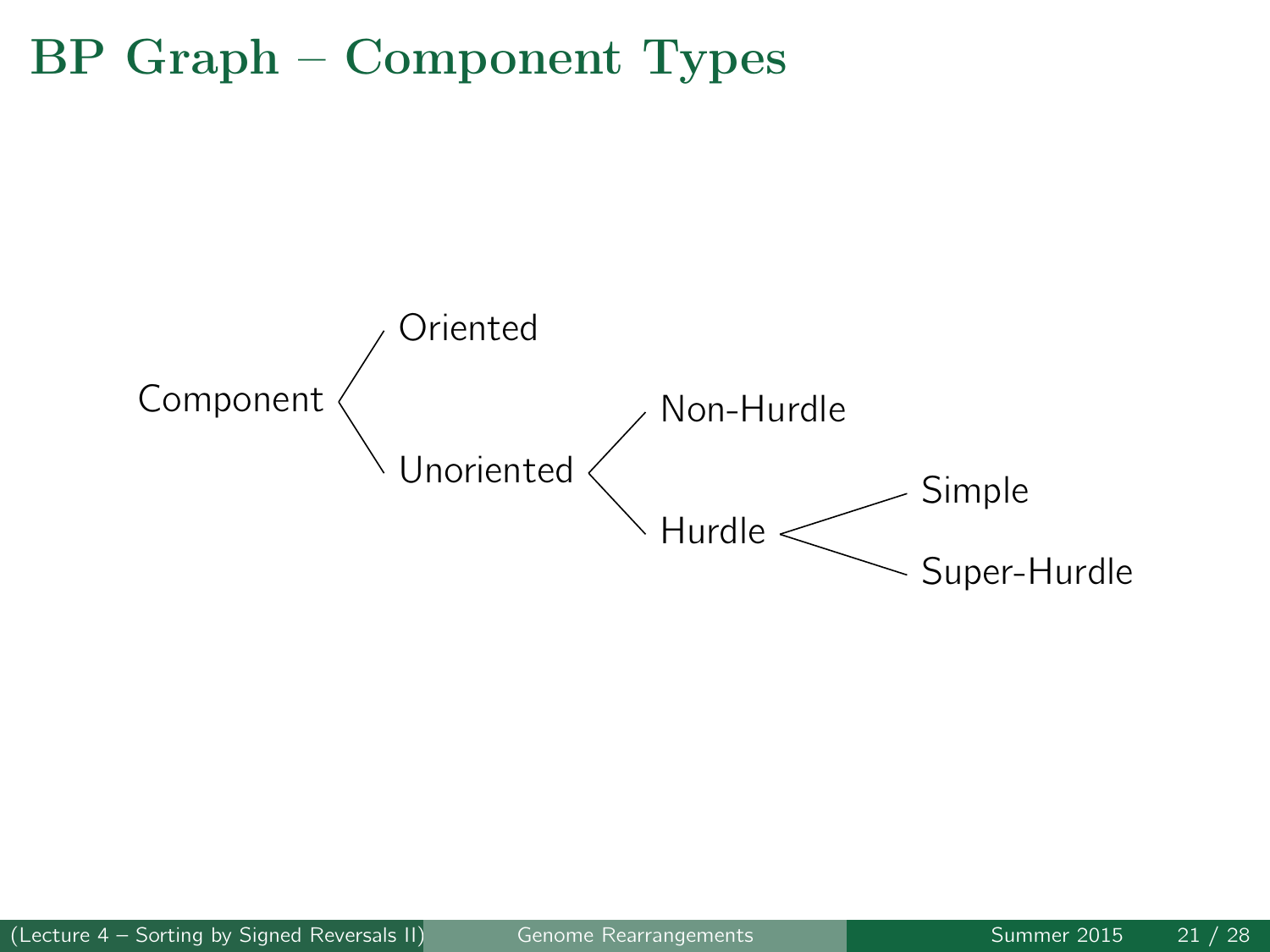### Reversal Types

- Type I: Oriented Reversal:  $\Delta C = +1$ .  $\Box$ 
	- П Edges on same cycle, divergent.
- Type II: Hurdle Cutting:  $\Delta C = 0$ ,  $\Delta H = -1$ .
	- **The State** Edges on same cycle (hurdle), convergent.
- Type III: Hurdle Merging:  $\Delta C = -1$ ,  $\Delta H = -2$ . П
	- Edges on different cycles (hurdles).  $\overline{\phantom{a}}$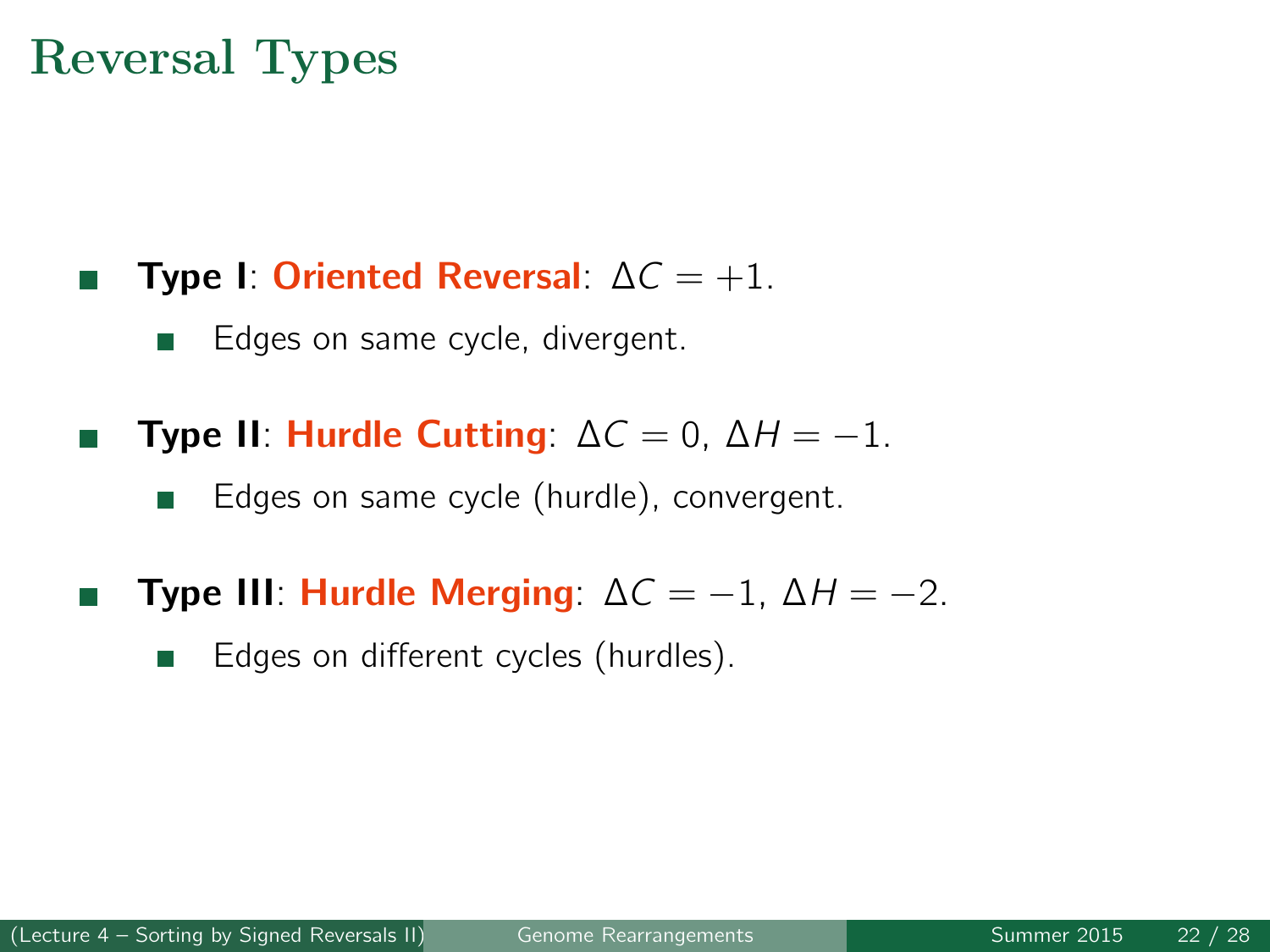## Separating component

- Why is a separating component not a Hurdle?
- Because it can be oriented by a **Hurdle Merging** of two hurdles that is separates.

java InversionVisualisation L2/sep-hur-example.txt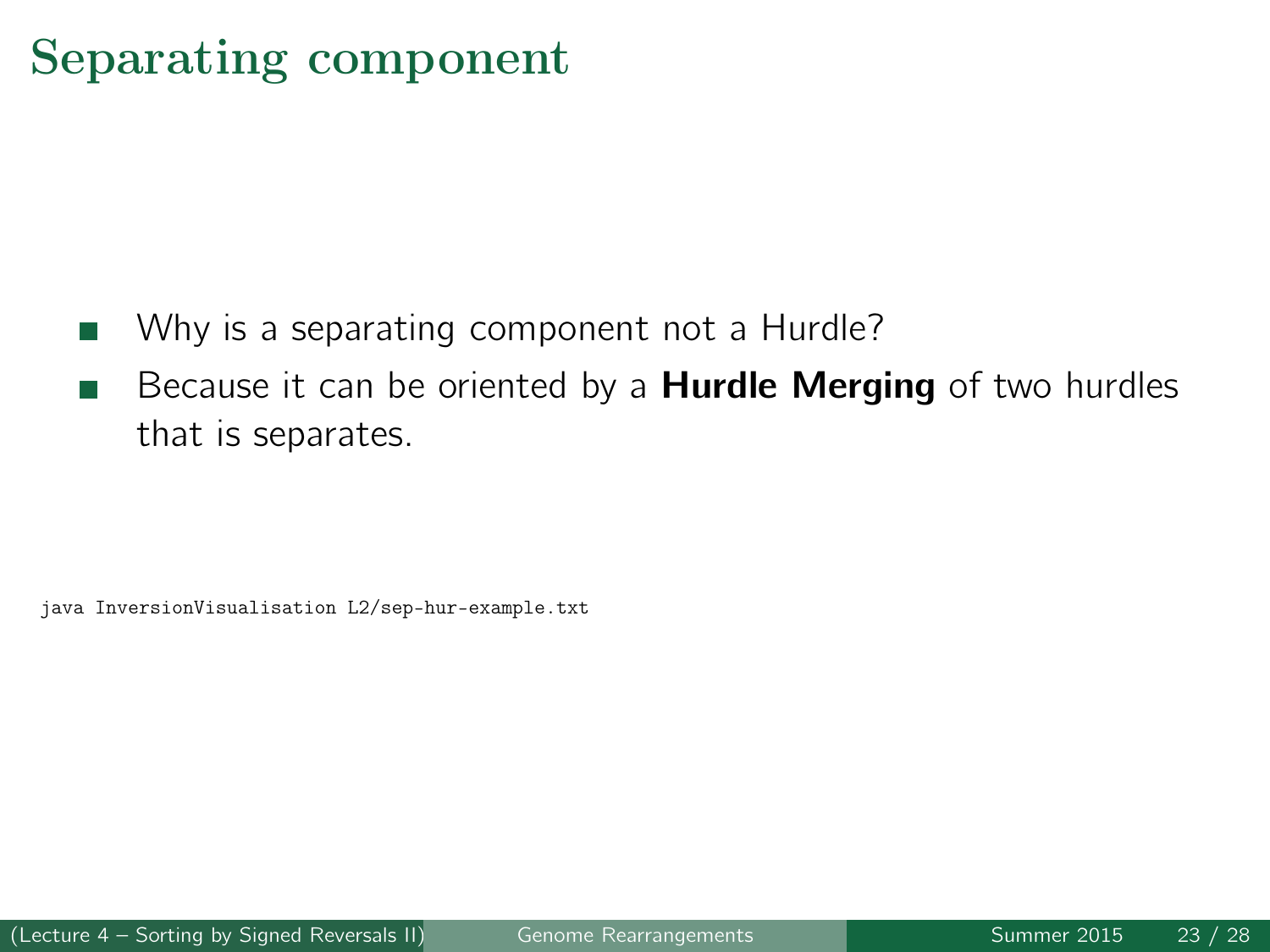## Super-hurdles: Problems might occur

- Cutting a super-hurdle is bad.
- Merging hurdles that are separated from a super-hurdle can cause - 1 the separating component to become a hurdle.

java InversionVisualisation L2/sep-hur-example.txt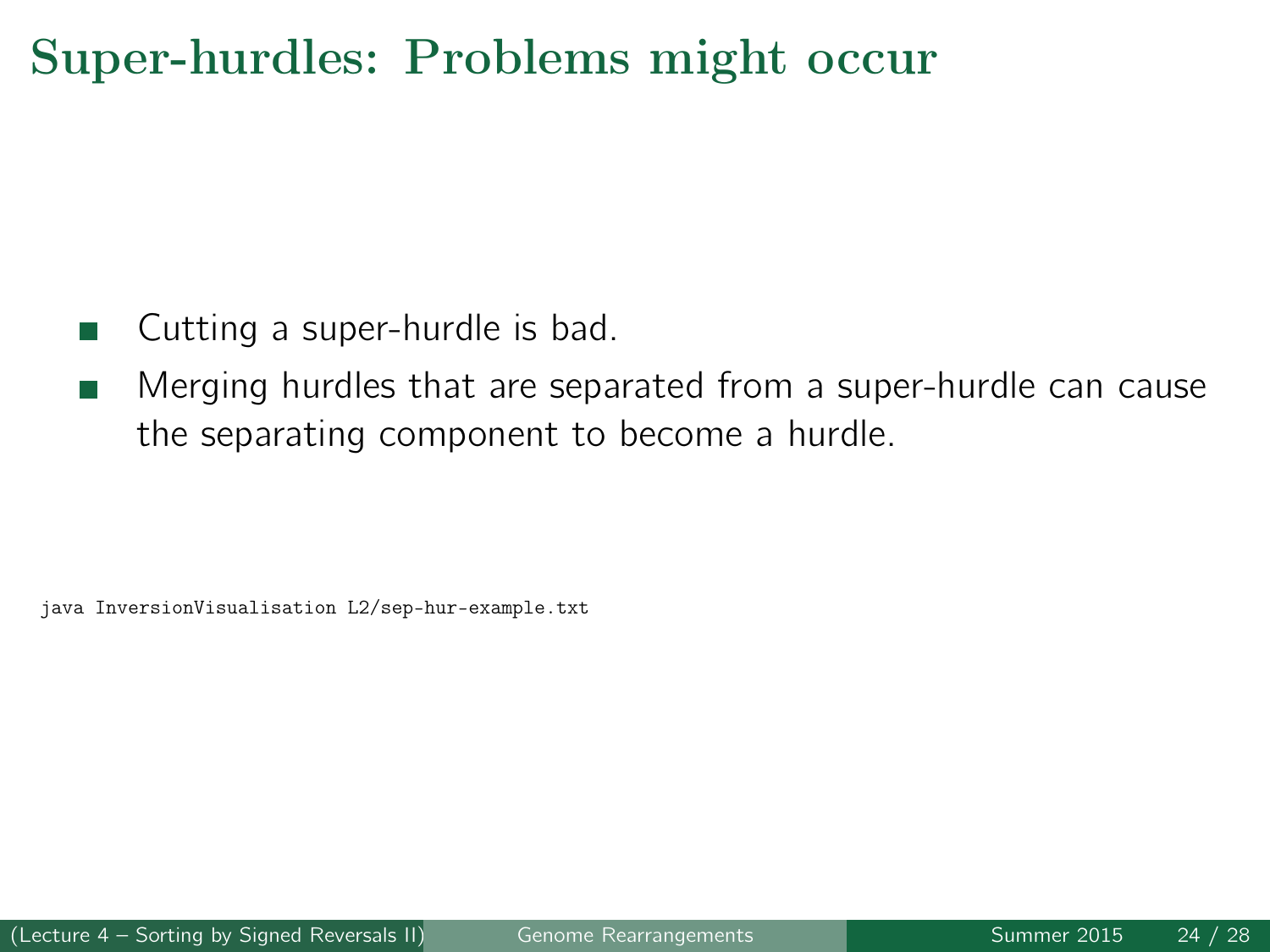## Super-hurdles: Problems might occur

- How to avoid those problems?
- When there is an odd  $#$  of hurdles, cut a simple hurdle.
- When there is an even  $#$  of hurdles, merge opposite hurdles. Ш
- Can we always do that? No... meet the **fortress!**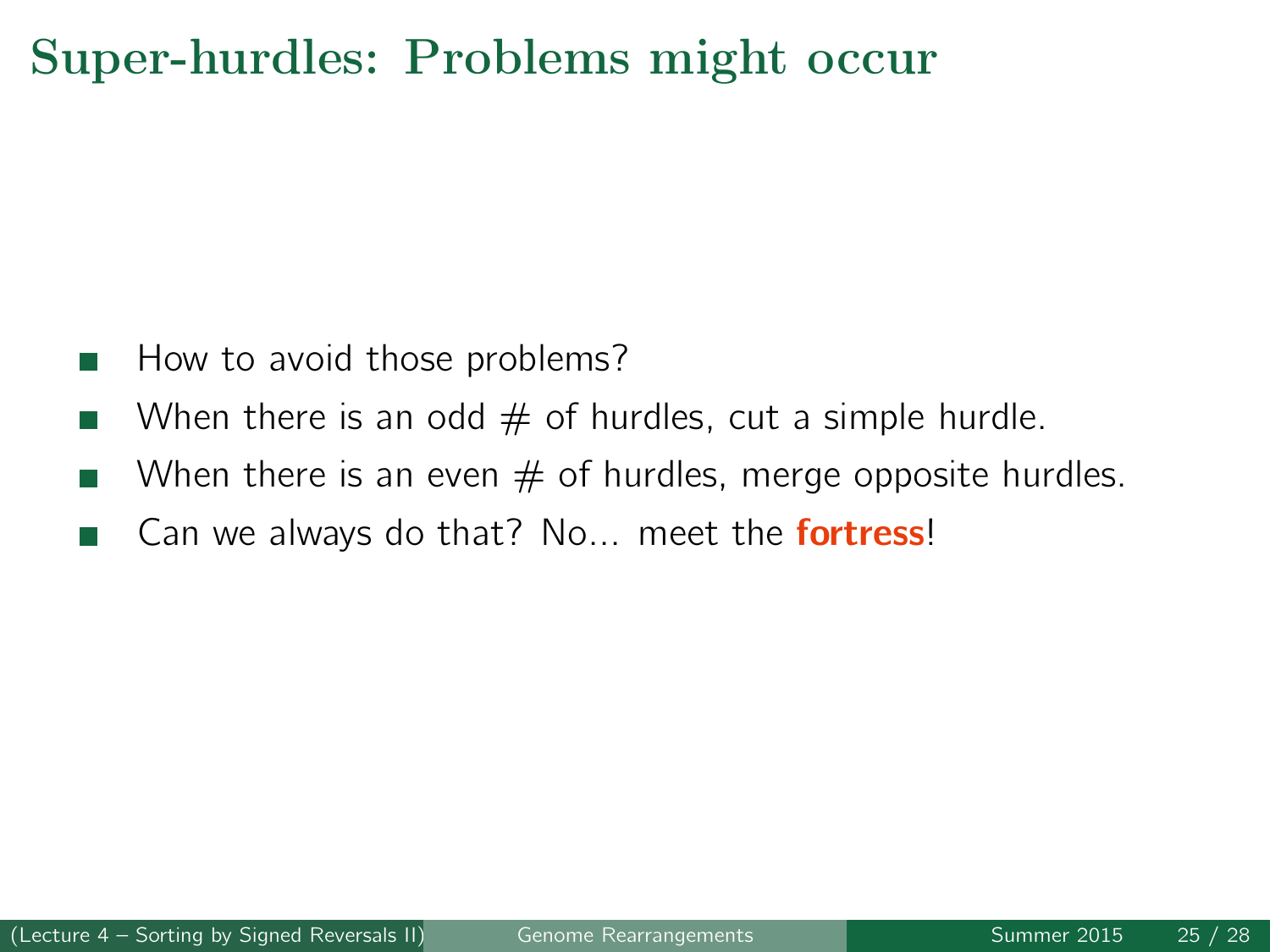#### Fortresses

A **fortress** is a permutation that has an odd number of hurdles, and all are super-hurdles.



In this kind of permutation, there is no way to avoid an **extra operation**. A hurdle cut or hurdle merge will always create a new hurdle.

InversionVisualisation L2/fortress.txt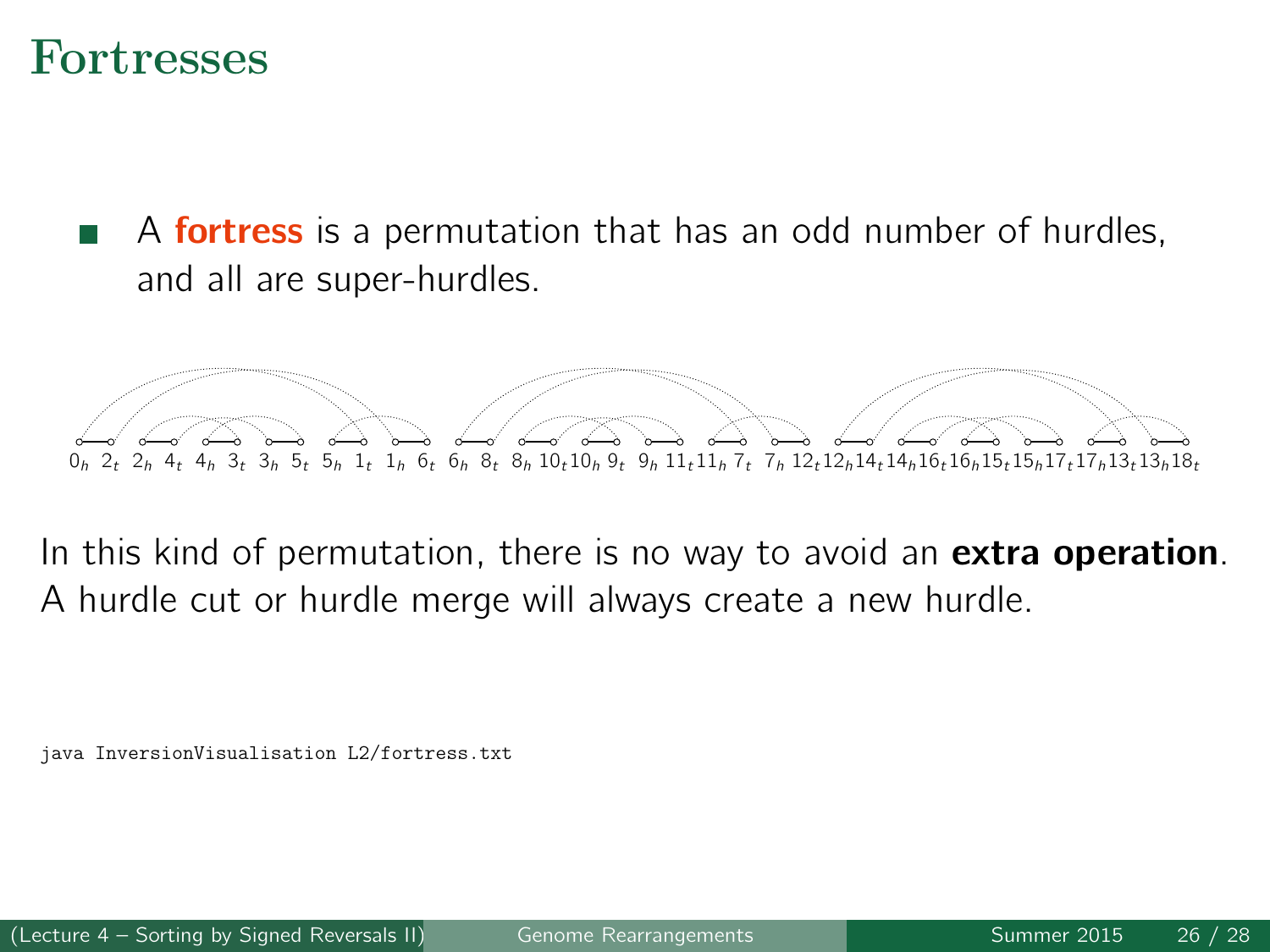#### Reversal Distance - Complete equation

Theorem (Reversal Distance, HP 95)

The reversal distance of a permutation  $\pi$  is given by

$$
d(\pi) = N - C + H + F
$$

where:

- N is the number of genes П
- C is the number of cycles in  $BP(\pi)$ п
- H the number of hurdles in  $BP(\pi)$

$$
F = \begin{cases} 1, & \pi \text{ is a fortrees} \\ 0, & \text{otherwise} \end{cases}
$$